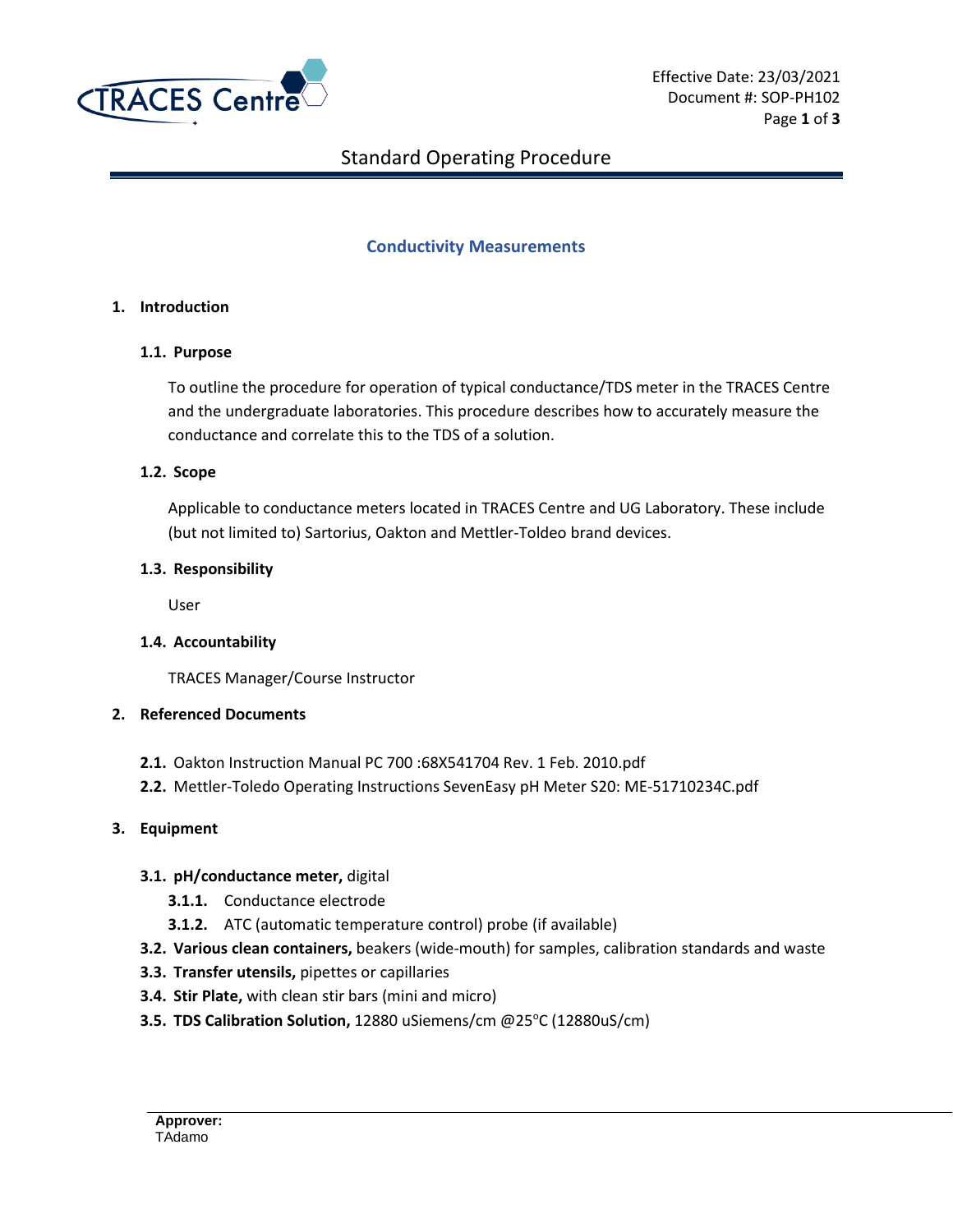

# Standard Operating Procedure

### **4. Procedures**

- **4.1. Conductance Electrode**: The protective probe guard can be removed temporarily for cleaning; it must be re-attached during measurement and calibration. Erroneous results will occur while the probe guard is removed. Always immerse the probe beyond upper steel band for best results. Use the fill line on the outside of the probe guard for reference.
- **4.2. Conductance Calibration**: For best results, periodic calibration with known TDS Calibration standards recommended. Various units are capable of automatic or manual calibration for conductivity (check with the owner's manual/TRACES Staff). This SOP will discuss manual calibration. Many conductivity meter are also equipped to handle single point and/or multipoint calibration. The TDS and conductivity range, discussed below, can be set automatically or manually.
	- **4.2.1.** Manual Conductivity & TDS Calibration
		- **4.2.1.1. Rinse or immerse the probe before calibration and between samples with deionized water.**
		- 4.2.1.2. **Low conductivity standard solutions (less than 20 μS) are unstable and are very temperature dependent. As a result, reproducible calibration results are challenging in lowest measurement range #1 (0.00 to 20.0 μS).**
			- 4.2.1.2.1. Place 35-40mL of Conductivity Calibration solution into separate 50mL beaker with a magnetic stir bar. Provide stirring for best results.
			- 4.2.1.2.2. Press '**MODE**' as needed to select conductivity (μS or mS) or TDS (ppm or ppt) calibration.
			- 4.2.1.2.3. Dip the electrode into the calibration standard and press '**CAL/MEAS**'.
			- 4.2.1.2.4. The primary display will show the current reading, while the secondary display will be the factory default value. Adjust the conductivity or TDS reading using 'arrow up' or 'arrow down' to match the uS/cm value written on the calibration bottle. Press 'ENTER/RANGE' to accept. The primary reading will flash briefly before returning to measurement mode upon successful calibration.

### **4.2.1.2.5. STIR BAR MUST NOT MAKE CONTACT WITH THE ELECTRODE**

### **4.3. Conductance and TDS Measurements**:

- **4.3.1.** Sample Measurement Procedure
	- 4.3.1.1. Rinse the electrode with de-ionized water before use to remove any impurities. Gently shake excess water droplets.
	- 4.3.1.2. Dip the probe into the sample beyond the upper steel band (utilize the fill line on the outside of the probe guard for reference).